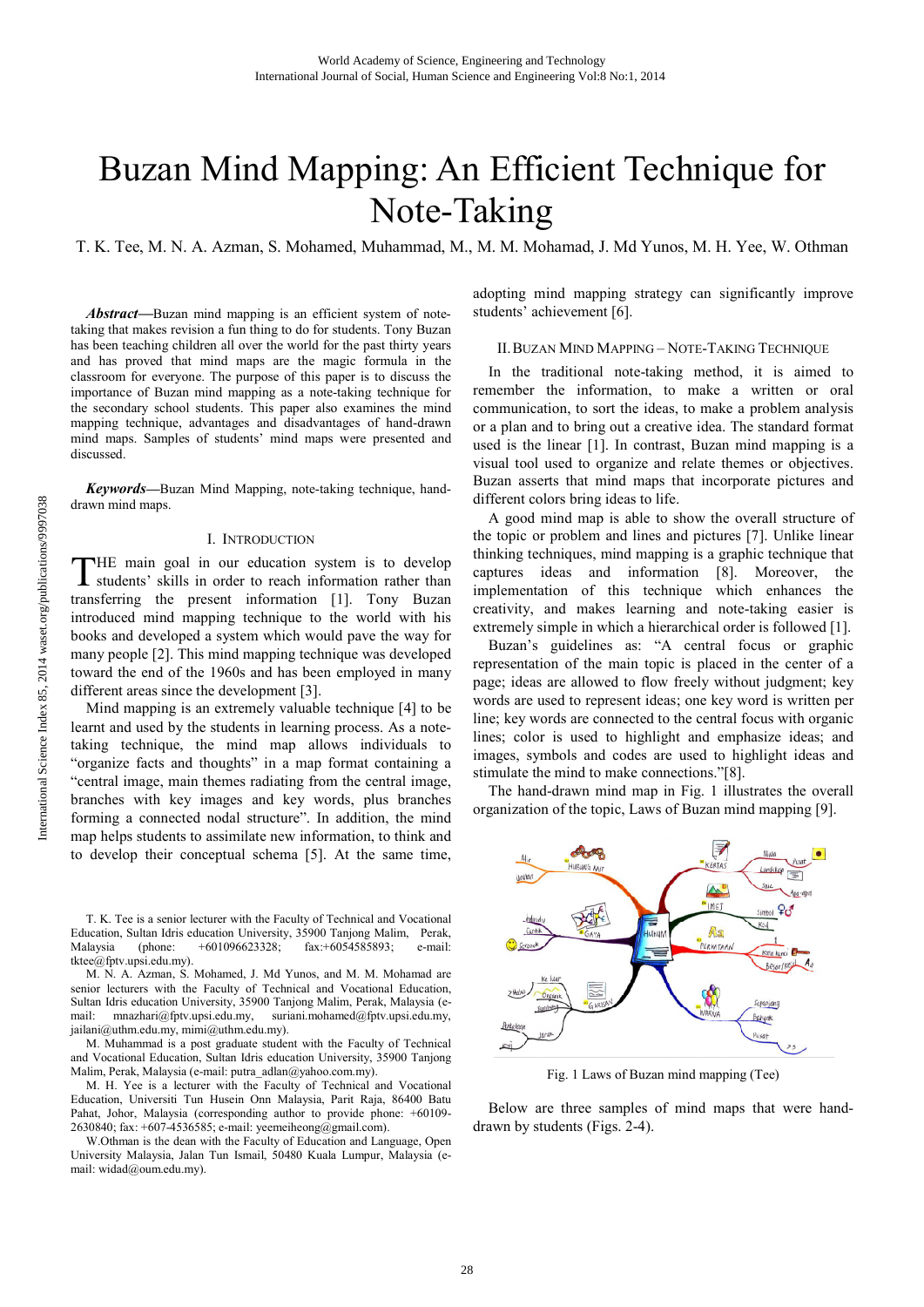

Fig. 2 The mind map about Wood Work (Lau)



Fig. 3 The mind map about Wood Work (Muniandy)



Fig. 4 The mind map about Wood Work (Rashid)

#### III. ADVANTAGES AND DISADVANTAGES OF HAND-DRAWN MIND MAPS

Note-taking that is described as a boring activity by the students can be turned to a more enjoyable activity by using the mind mapping technique [1]. There are many advantages on using Buzan mind maps in study [10]. Fig. 5 shows the advantages of applying mind mapping technique in learning process [9]:

- Preparing notes from textbooks.
- The Buzan mind map principles are easy and interesting to follow.
- It is economical [8].
- Buzan mind maps involve the use of both left and right brain [2].
- It is among the easiest and most famous thinking tool.
- Students are able to memorize better.
- Students can plan their daily routine with mind map.
- Revision is quick and effective.
- Students will appreciate own product (mind map).
- It increases the creativity [5].
- Parents and teachers are able to monitor the student's performance.



Fig. 5 The advantages of applying mind mapping technique

Mind Maps are also useful [2] for:

- Brainstorming individually, and as a group.
- Summarizing information, and note-taking.
- Consolidating information from different research sources.
- Thinking through complex problems.
- Presenting information in a format that shows the overall structure of your subject.
- Studying, retaining and recall information.
- Promotes meaningful learning instead of memorization. However, the disadvantages [7] are:
- Cannot be digitally stored other than as a scanned document.
- Map size is limited.
- Preference of user for mind mapping software advantages.

# IV. THE NEEDS OF TEACHING NOTE-TAKING TECHNIQUE AT SECONDARY SCHOOL

Mind mapping is widely used in education, government and business as a creative method that is useful in training, brainstorming, organizing and problem solving [7]. As seen, the increasing popularity of mind mapping is evidenced by the number of blogs, books and articles that using the Internet search engine Google and entering the search term "mind mapping", yields over 112,000,000 web page hits. As stated above, it is clear that many individuals have an interest in mind mapping [8]

A needs analysis of teaching higher order thinking skills for lower secondary school in Malaysia [11] that had been carried out by Jailani and Tee on 2011, about 90% out of 384 secondary school teachers in Malaysia agreed that the students should use Buzan mind map as their notes and it suites most for the revision purpose [12]. According to the findings,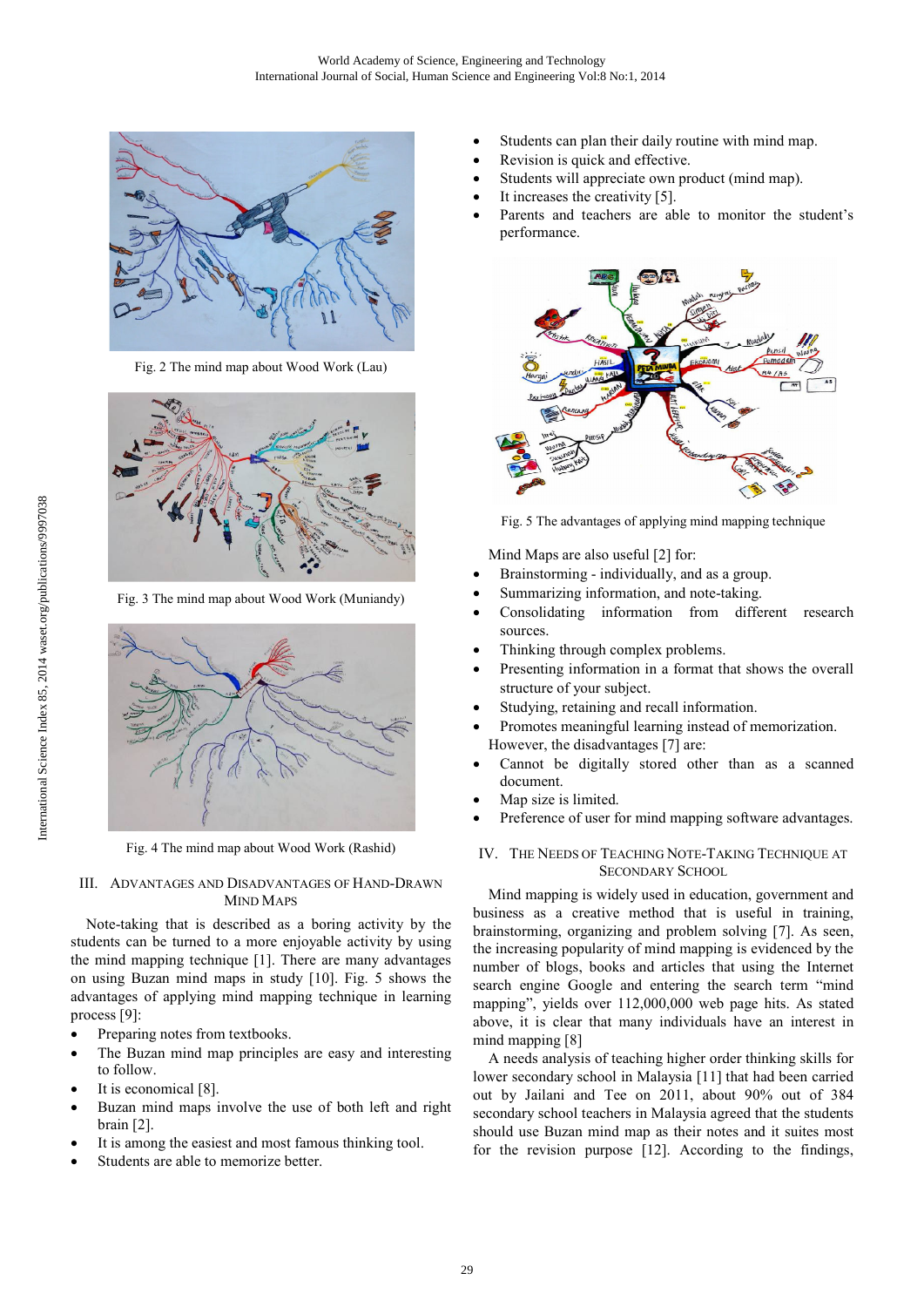teachers complained that they have problems regarding in note-taking for their subjects.

On the other hand, the teachers agreed that there should be a standardized note-taking technique for the students and they strongly believe that students could achieve better results for their subject if they apply Buzan mind mapping technique for note-taking. This is primarily because mind maps are able to determine students' pre-knowledge and deficiencies or misconceptions in their pre-knowledge. It also can facilitate to recall knowledge and conceptions and the interrelations set between them [4]. Besides that, this technique can be applied in all grades of learning and in early years of primary education [5].

## V.TEACHER FACILITATES STUDENTS ON LEARNING NOTE-TAKING TECHNIQUE BY USING BUZAN MIND MAPPING **TECHNIQUE**

Mind mapping could provide teachers with a feedback about students' mental structure and development of their mental structure. On the other hand, it could facilitate students' recalling the knowledge by the assistance of using visual elements. Clearly in this situation, it could increase the participation among students in teaching and learning process [4]. Basically, teachers need to explain the purposes of notetaking to the student [l] such as:

- Making notes on a book helps the student to focus on the content and to remember it. The more the student makes notes, the easier it becomes.
- Notes should be easier for the student to re-read than the book itself, as they will be shorter and in his own familiar style.
- Once formal education is finished, the student often has to use documents or other books, so note-taking is a useful transferable skill.
- The student usually needs to acquire specific information from a book, and his notes will select and summarize what is important to him.

# VI. CONCLUSION

Recent years, studies of mind mapping have been conducted with various age groups in the literature [5]. Many studies related to the mind mapping technique are available in the books and articles [1]. Positive and negative effects have been encountered [5].

Mind Maps help students remember information, as they hold it in a format that the mind finds easy to recall and quick to review. It also helps the students to improve their innovative and creative thinking [2]. Furthermore, mind maps can be effective to create learning environments in which students feel desirous to learn and used in different stages of learning process [4].

The technique of mind mapping to be available in almost every area will provide a significant contribution to student's learning, especially in the field of education for the implementation of the constructivist approach by teachers in the class [1]. On account of the aforesaid benefits, there is a need for teachers to know how to teach mind map technique and to associate the mind maps in their lessons.

### **REFERENCES**

- [1] Şeyihoğlu, A & Kartal, A. (2010). The Views of the Teachers about the mind mapping technique in the Elementary Life Science and Social Studies lessons Based on the Constructivist Method. Educational Sciences: Theory & Practice,  $10(3)$ ,  $1637-1656$ .
- [2] Adodo, S. O. (2013). Effect of mind-mapping as a self-regulated learning strategy on students' achievement in Basic Science and Technology. Mediterranean Journal of Social Sciences, 4 (6), 163-172.
- [3] Evrekli, E., Iel, D. & Balim, A. (2010). Development of a scoring system to assess mind maps. Procedia Social and Behavioral Sciences, 2, 2330-2334.
- [4] Evrekli, E., Iel, D. & Balim, A. (2009). Mind mapping applications in special teaching methods courses for science teacher candidates and teacher candidates' opinions concerning the applications. Procedia Social and Behavioral Sciences, 1, 2274-2279.
- [5] Keleş, Ö. (2012). Elementary teachers' views on mind mapping. International Journal of Education, 4(1), 93-100.
- [6] Mani, A. (2011). Effectiveness of digital mind mapping over paperbased mind mapping on students' academic achievement in Environmental Science. In T. Bastiaens & M. Ebner (Eds.), Proceedings of World Conference on Educational Multimedia, Hypermedia and Telecommunications 2011 (pp. 1116-1121). Chesapeake, VA: AACE. Retrieved December 12, 2013 from http://www.editlib.org/p/38011.
- [7] Tucker, J. M., Armstrong, G. R. & Massad, V. J. (2010). Profilling a mind map user: a descriptive appraisal. Journal of Instructional Pedagogies, 2, 1-13.
- [8] Doss, C. Y., Tiew, C., Tam, L. S. & Richards, T. A. (2010). Buzan Mind Maps for Science Form 1: The Secrets to Good Grades. Selangor: Pearson Malaysia.
- [9] Tee, T. K., Md Yunos, J., Mohamad, B., Othman, W., Yee, M. H. & Mohamad, M. M. (2012). The development and evaluation of the qualities of Buzan mind mapping module. Procedia Social and Behavioral Sciences, 59, 188-196.
- [10] Tee, T. K., Md Yunos, J., Mohamad, B., Othman, W., Yee, M. H. & Mohamad, M. M. (2012). The development and implementation of Buzan mind mapping module. Procedia Social and Behavioral Sciences, 69, 705-708.
- [11] Tee, T. K., Md Yunos, J., Hassan, R., Yee, M. H., Hussein, A. & Mohamad, M. M. (2012). Thinking skills for secondary students. Journal of Research, Policy & Practice of Teachers and Teacher Education, 2(2), 12-23.
- [12] Tee, T. K., Md Yunos, J., Hassan, R., Yee, M. H., Mohamad, M. M., Hussein, A., Mohamad, B. & Othman, W. (2012). An evaluation of the Buzan mind mapping module as a guide for teachers on note-taking technique. International Journal of Assessment and Evaluation in Education, 2, 60-74.

T. K. Tee was born in Melaka, Malaysia on the 25<sup>th</sup> of April, 1979. He obtained his first degree in bachelor of technology with education (civil engineering) at the Faculty of Education, Universiti Teknologi Malaysia, Skudai, Johor, Malaysia in 2002. In 2003, he completed his Master's degree in technical and vocational education at University Teknologi Malaysia, Skudai, Johor, Malaysia in. At the year 2013, he obtained his Ph.D in technical and vocational education at Universiti Tun Hussein Onn Malaysia, Batu Pahat, Johor, Malaysia. His Ph.D research focuses on higher order thinking skills and Buzan Mind Mapping.

His working experiences include; secondary school teacher, subject matter expert, e-tutor, e-grader, proctor for final examination at Open University Malaysia, Industrial Practicum Supervisor, Undergraduate Project Supervisor, Undergraduate and Master's Projects' Examiner, Subject Matter Expect, Subject Examiner, and Professional Consultant for Multiple Intelligent Tests and Learning Styles Inventory Instrument Construction Workshop. Now, he is a senior lecturer with the Department of Engineering Technology, Faculty of Technical and Vocational Education, at Sultan Idris Education University, Malaysia. (Email: tktee@fptv.upsi.edu.my). His previous publications include The Development And Implementation Of Buzan Mind Mapping Module (Elsevier Ltd, 2012), The Development And Evaluation Of The Qualities Of Buzan Mind Mapping Module (Elsevier Ltd, 2012), The Needs Analysis of